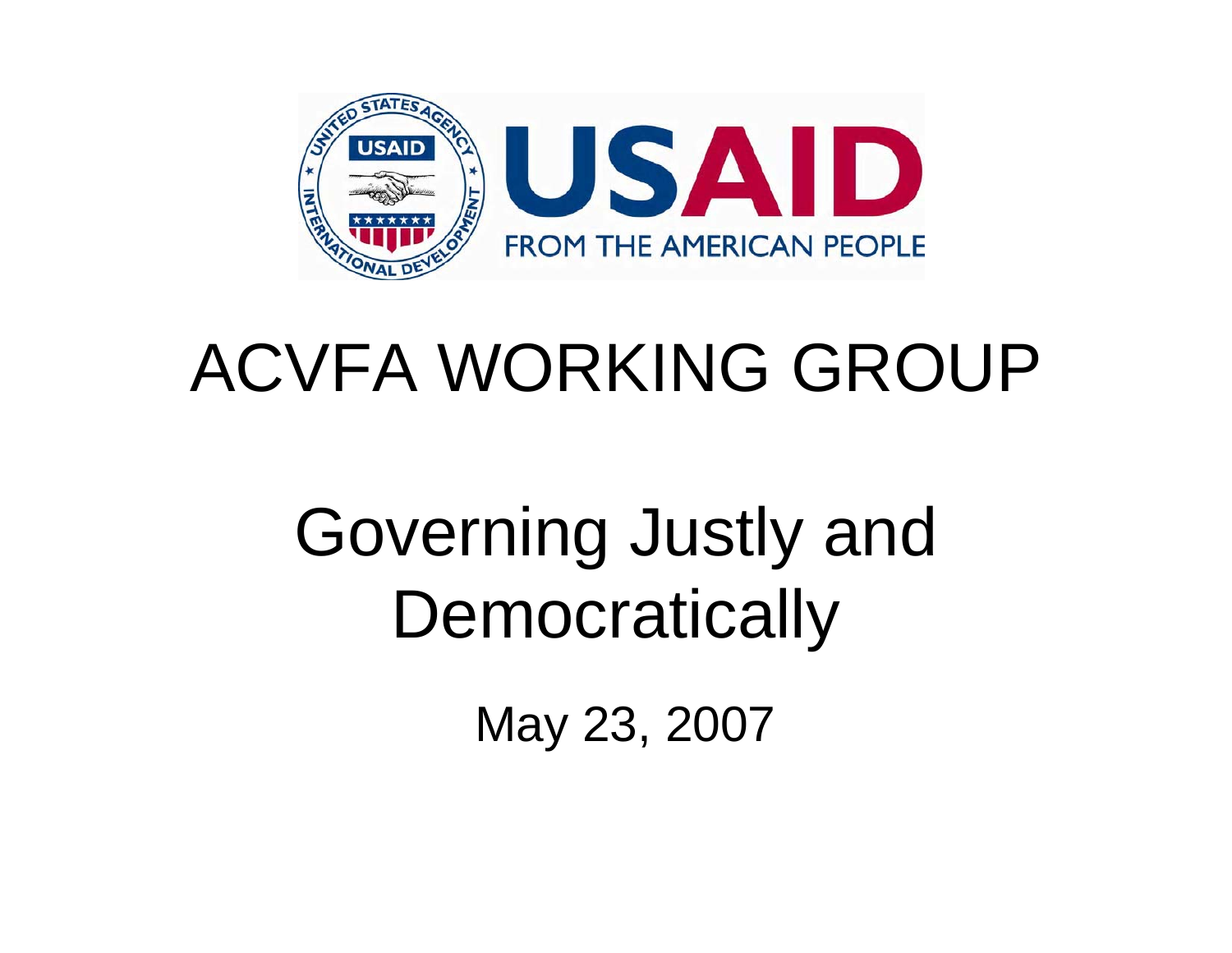

## Working Group's

# Summary Findings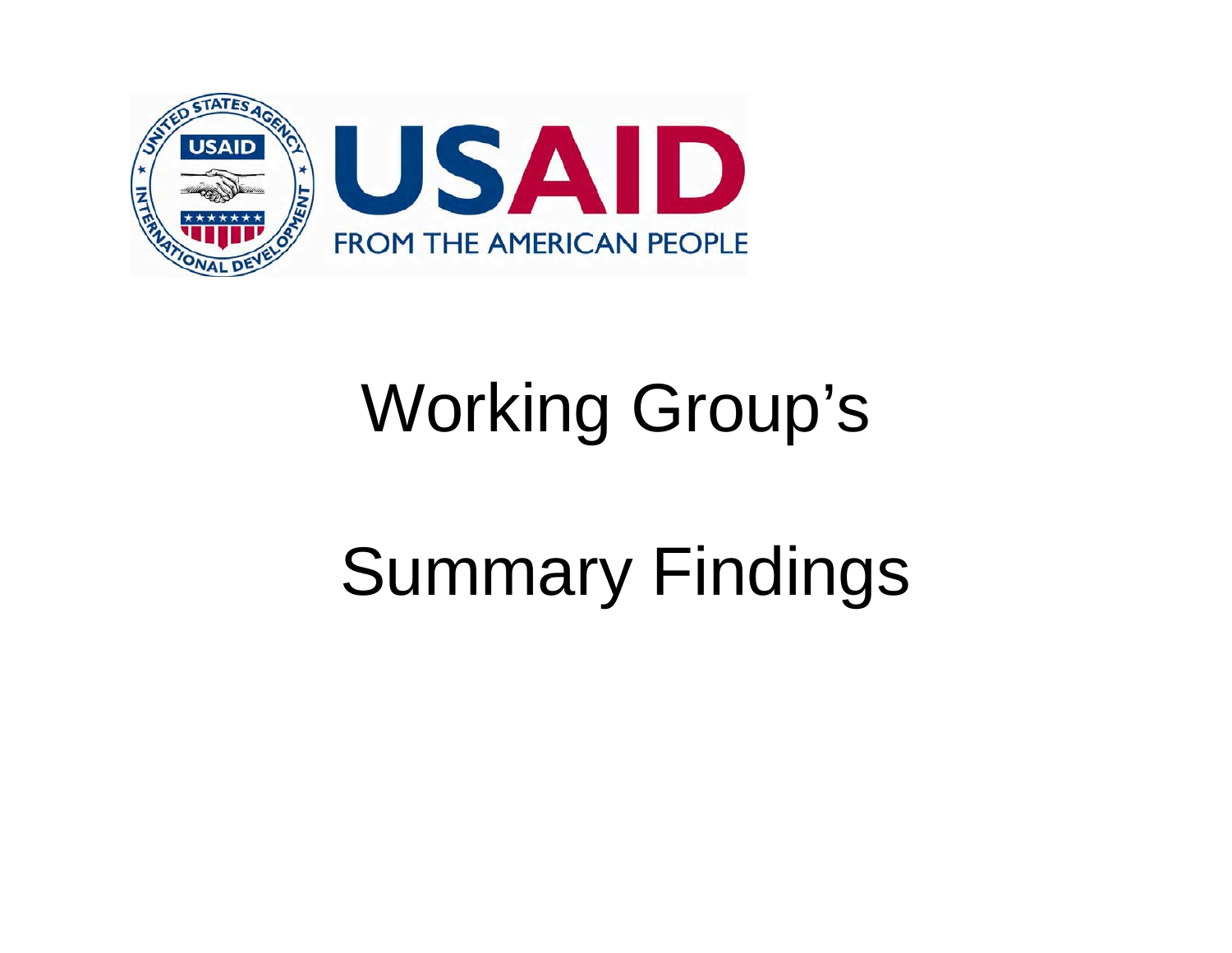

#### **Introduction**

- The Framework defines the goal of governing justly and democratically as promoting and strengthening effective democracies by moving recipient states along a continuum toward democratic consolidation.
- Despite the Framework's focus on strategic coherence, we are concerned about the obvious stove-piping or compartmentalizing that is evident.
- One cannot intervene in any one development area in isolation; economic growth or improvements in education, or gender integration, for example, are clearly linked to democracy building.
- USAID's poverty reduction goal is consistent with the Agency's long history of serving the poor, and we believe that its important that a clear distinction be made between the core elements of a D&G project, and a project whose primary focus is addressing the social needs of beneficiaries.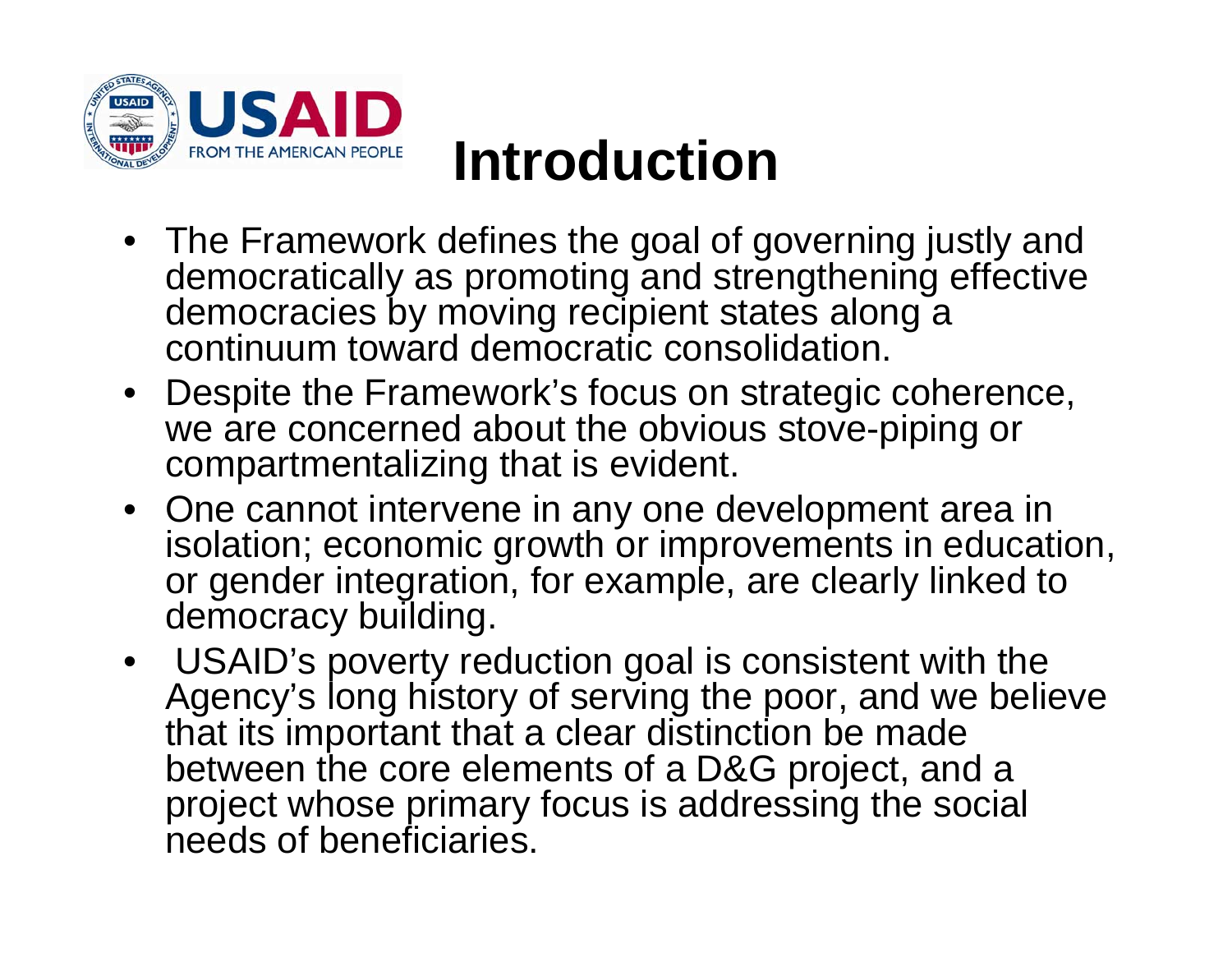

#### **Cross - cutting Themes**

- While programs must be tailored to country-specific circumstances, USAID should consider how to promote those essential governance priorities that should apply across every country, such as combating corruption and gender equality.
- It is widely understood that citizen access to information, transparent procurement processes, capacity building for citizen oversight of government, etc., impact the effectiveness of assistance in all sectors.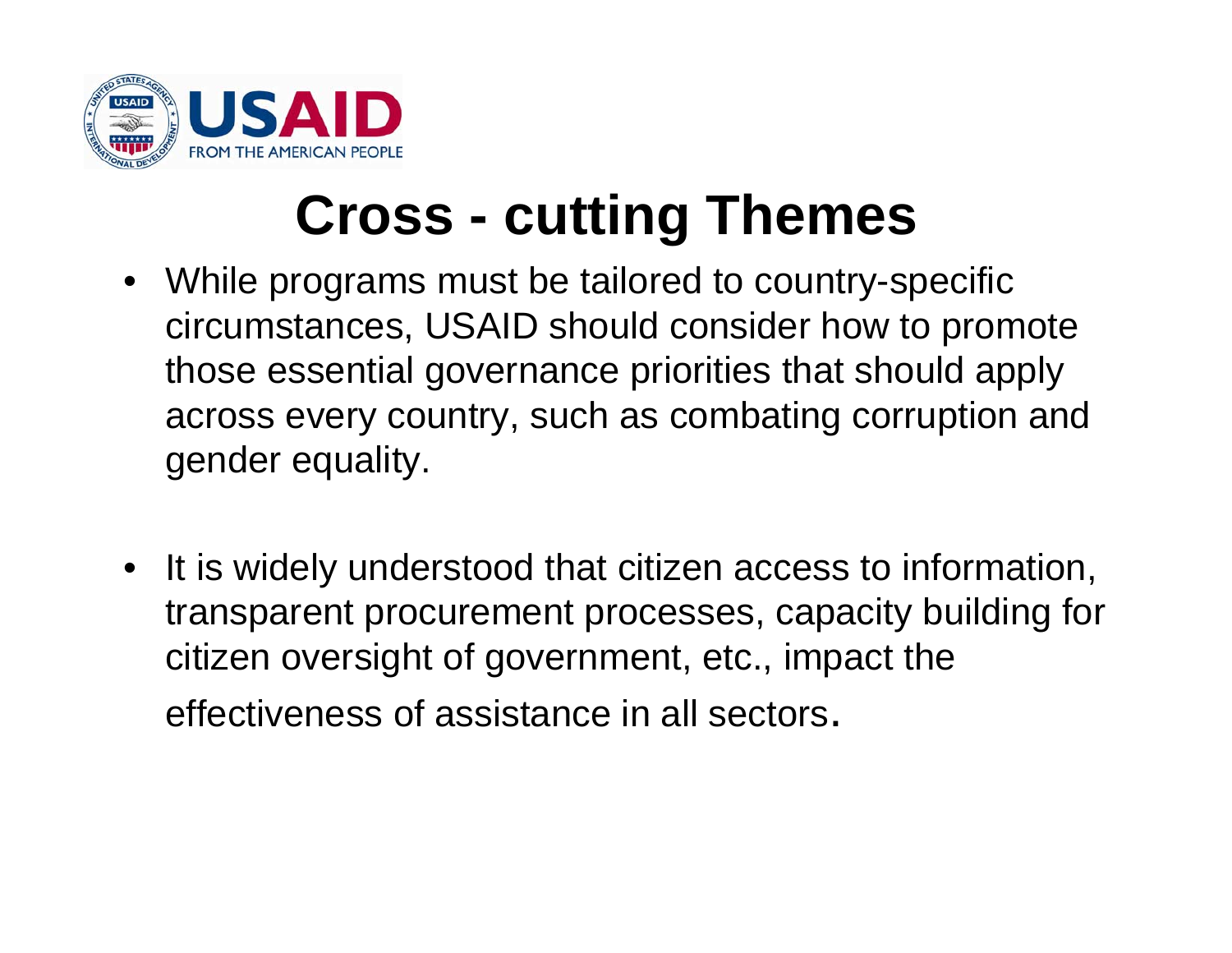

#### **Donor Coordination**

- Experience in recipient countries indicates that governments have difficulty managing the sometimes different or overlapping governance programming and reporting requirements of donors working in their countries.
- While USAID may in practice address this issue on an ad hoc basis, the Framework should require a commitment to gather information about other donor activities, and emphasize complementary programming.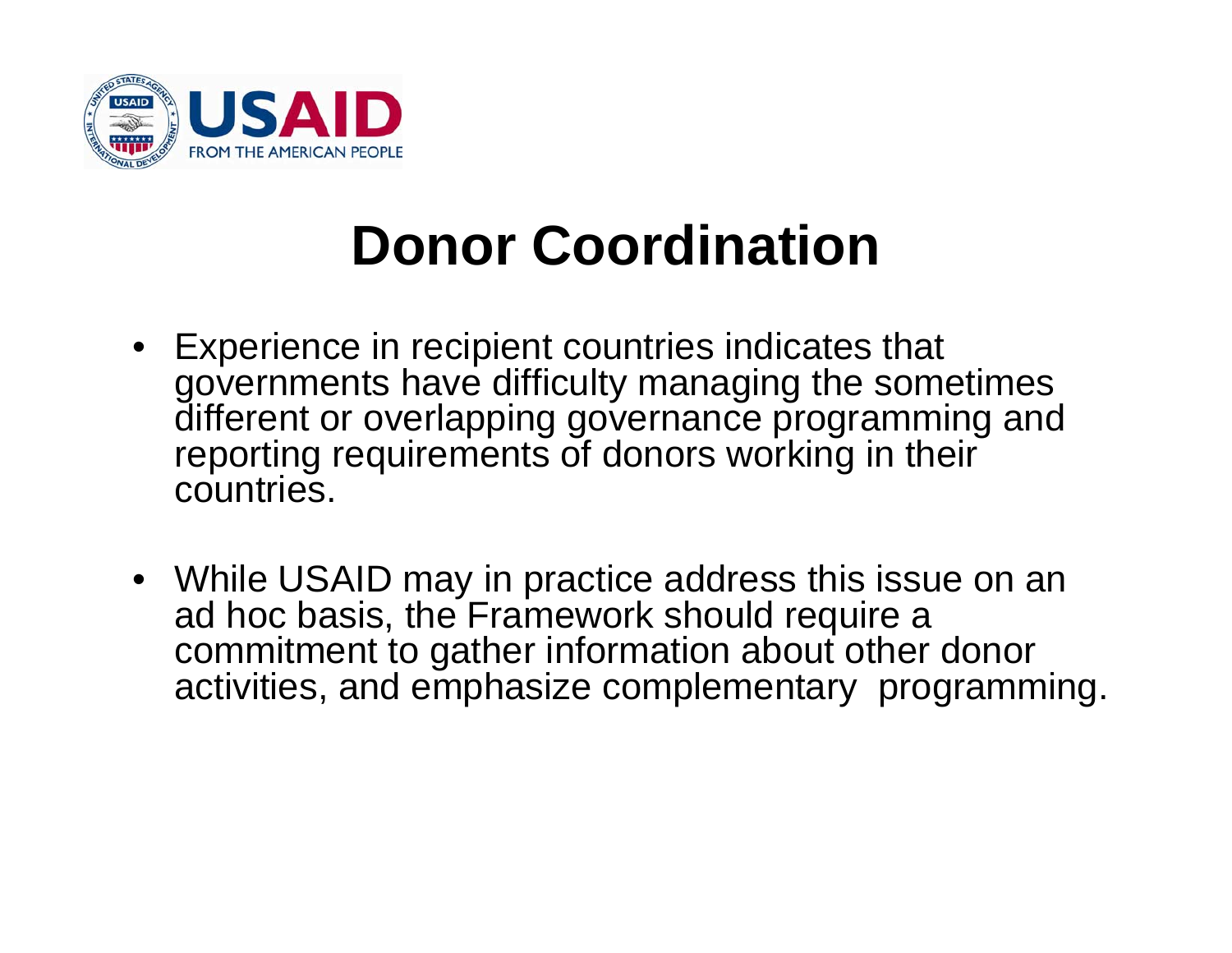

### **Incorporating the Private Sector into Broader Civil Society**

- $\bullet$  In the Foreign Assistance Standardized Program Structure the private sector is not considered a part of civil society.
- We propose the following new Sub-Element: **Program Sub-Element 2.4.1.6: "**Business Associations and the Private Sector" - defined as: Develop and strengthen independent and democratic business associations and other private sector and professional (e.g. lawyers, accountants, engineers) organizations to promote transparent policymaking, strengthen accountability and governance, and improve standards of living.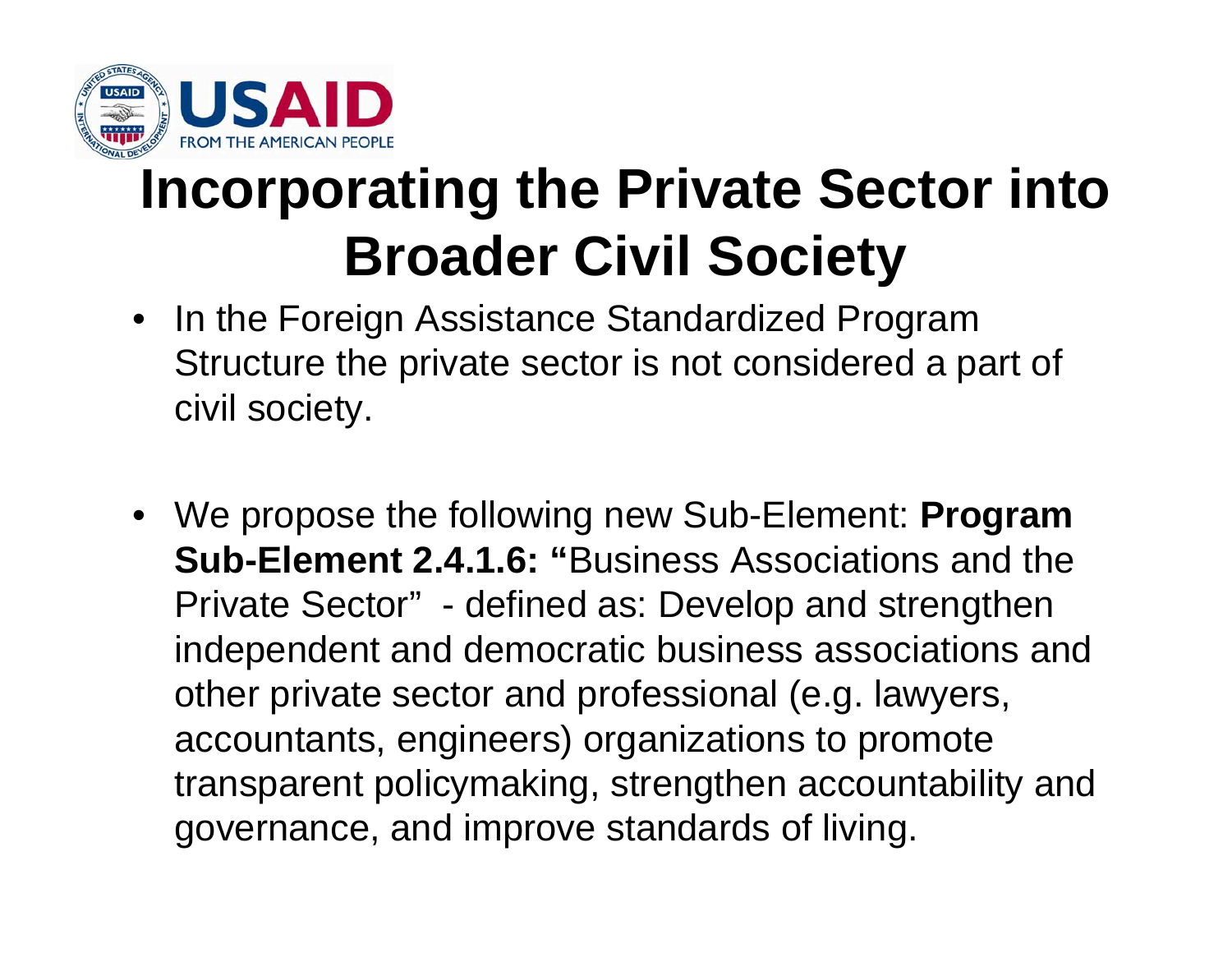

### **Role of Women**

- In the new framework, there is practically no mention of the very critical role women play in democracy building and good governance.
- Therefore, more emphasis is needed on gender focused strategies and Agency wide use of gender analysis in strategic planning. Gender should be seen as a crosscutting issue, and one that should be considered in all the program areas, with appropriate indicators.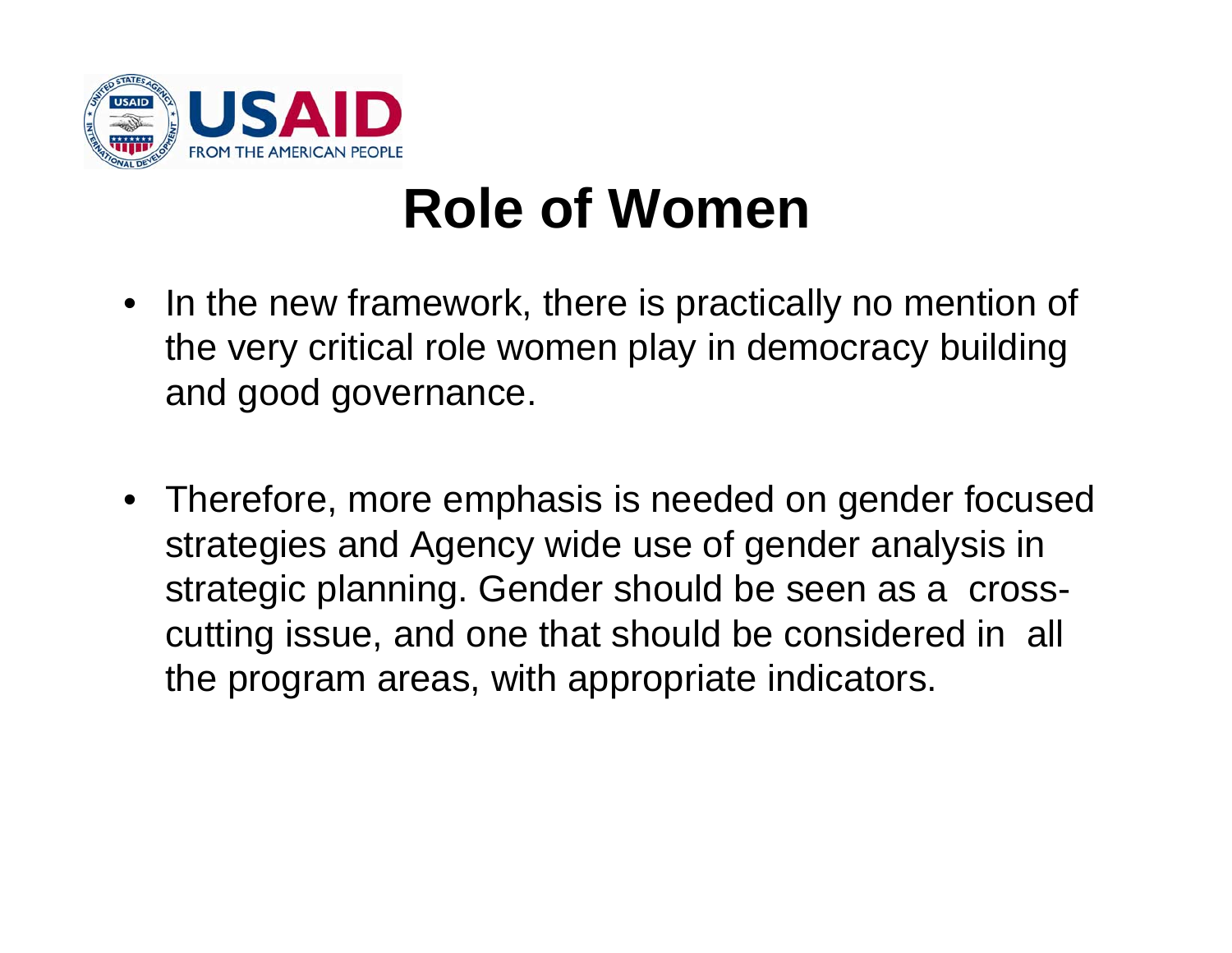

### **Rebuilding Countries**

- $\bullet$  In rebuilding countries, emerging from authoritarian regimes and conflict, the dismantling of repressive institutions often increases, rather than decreases instability in the short term. Our concern with the framework is that it implies that the rebuilding process is much more amenable to standard approaches than experience on the ground reveals.
- USAID and other donors can play an important role in providing support to reformers, but the re-establishment of the social pact that underpins stability is fundamentally a process that national actors must lead and manage.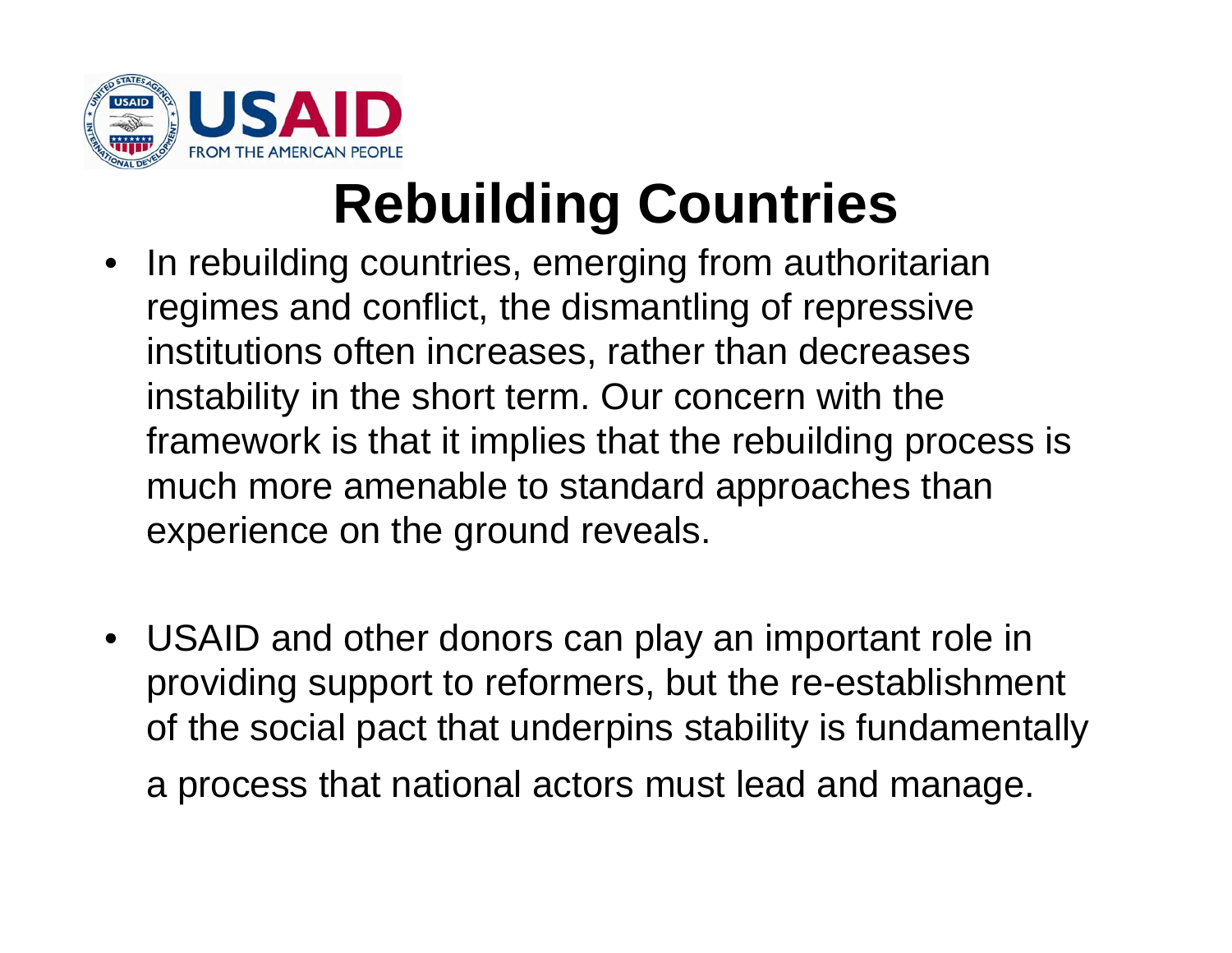

#### **Importance of the Policy Making Process**

- • In addition to the structural changes needed for governing justly and democratically, it important to pay attention to the policy-making process in a democratic system.
- • Inclusive and cross cutting policy making, that recognizes the roles and responsibilities of the full range of societal actors—government, NGOs, the private sector, labor and civil society—contributes significantly to achieving stability, effective service delivery, and legitimacy.